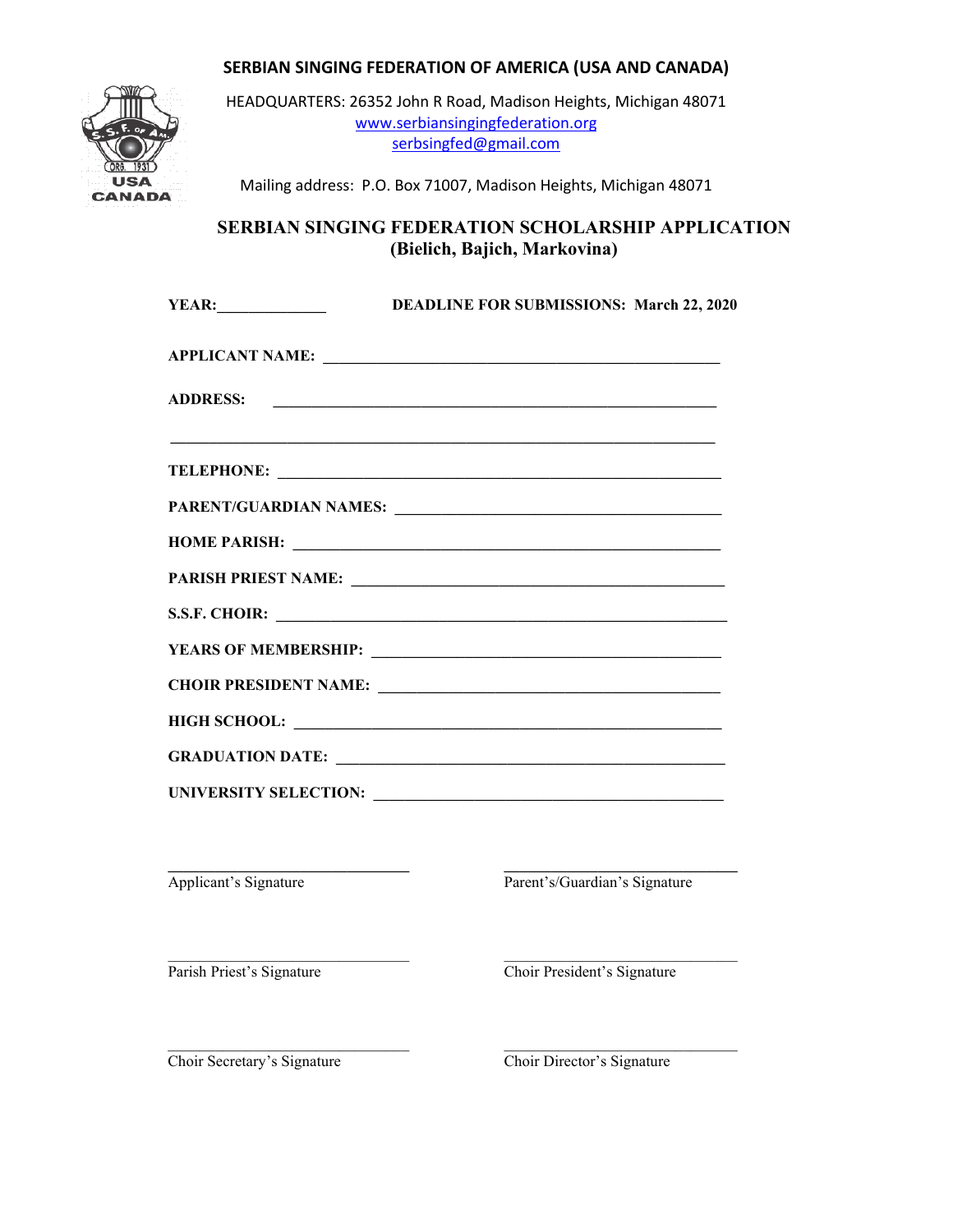

HEADQUARTERS: 26352 John R Road, Madison Heights, Michigan 48071 [www.serbiansingingfederation.org](http://www.serbiansingingfederation.org/) [serbsingfed@gmail.com](mailto:serbsingfed@gmail.com)

Mailing address: P.O. Box 71007, Madison Heights, Michigan 48071

## CRITERIA OF APPLICANT FOR

Paul S. Bielich Scholarship Proto Milan Bajich Scholarship Proto Milan Markovina Scholarship

### SELECTION OF SCHOLARSHIP RECIPIENT

- Limited to high school seniors.
- Applicant must be an active member of their local, active S.S.F. member choir prior to the start of their senior year of high school.
- Baptized in the Eastern Orthodox Faith
- Of Serbian descent, or adopted into a family where at least one parent is of Serbian descent.
- Good moral character.
- Anticipated high school diploma.
- Acceptance at an accredited junior college or university/college.
- Sealed/unopened, official high school transcript. Faxed copies will not be accepted. Transcript must be included with other application materials.
- Transcript must indicate a minimum cumulative GPA of 3.0 (Canada: cumulative average grade of 80%).
- Submission of a one-page, written essay to answer the following questions: "What is my primary goal in life? Why am I a candidate for this scholarship?" Include extra-curricular activities within choir, church/parish, and school.
- Letters of recommendation from at least two of the following individuals, provided that they aren't your immediate family: Choir President, Choir Secretary, Choir Director, Parish Priest. These letters of recommendation should be **emailed directly** to the Executive Secretary –[serbsingfed@gmail.com](mailto:%E2%80%93serbsingfed@gmail.com)
- Official report of participation in choir activities prepared and sent by the choir director to the Executive Secretary – [serbsingfed@gmail.com](mailto:serbsingfed@gmail.com)
- Letter of recommendation from a school official.
- Signature of applicant, parents, Choir President, Choir Secretary, Choir Director, and Parish Priest.
- Application must be received by the S.S.F. Executive Secretary by March 22 of application year.
- Selection of the recipient will be made by the evaluation of the applicant's credentials by the S.S.F. Executive Board. All Decisions of the S.S.F. Executive Board are final.
- The recipient will be announced at the S.S.F. Festival.

### **See Scholarship Application Form for submission instructions**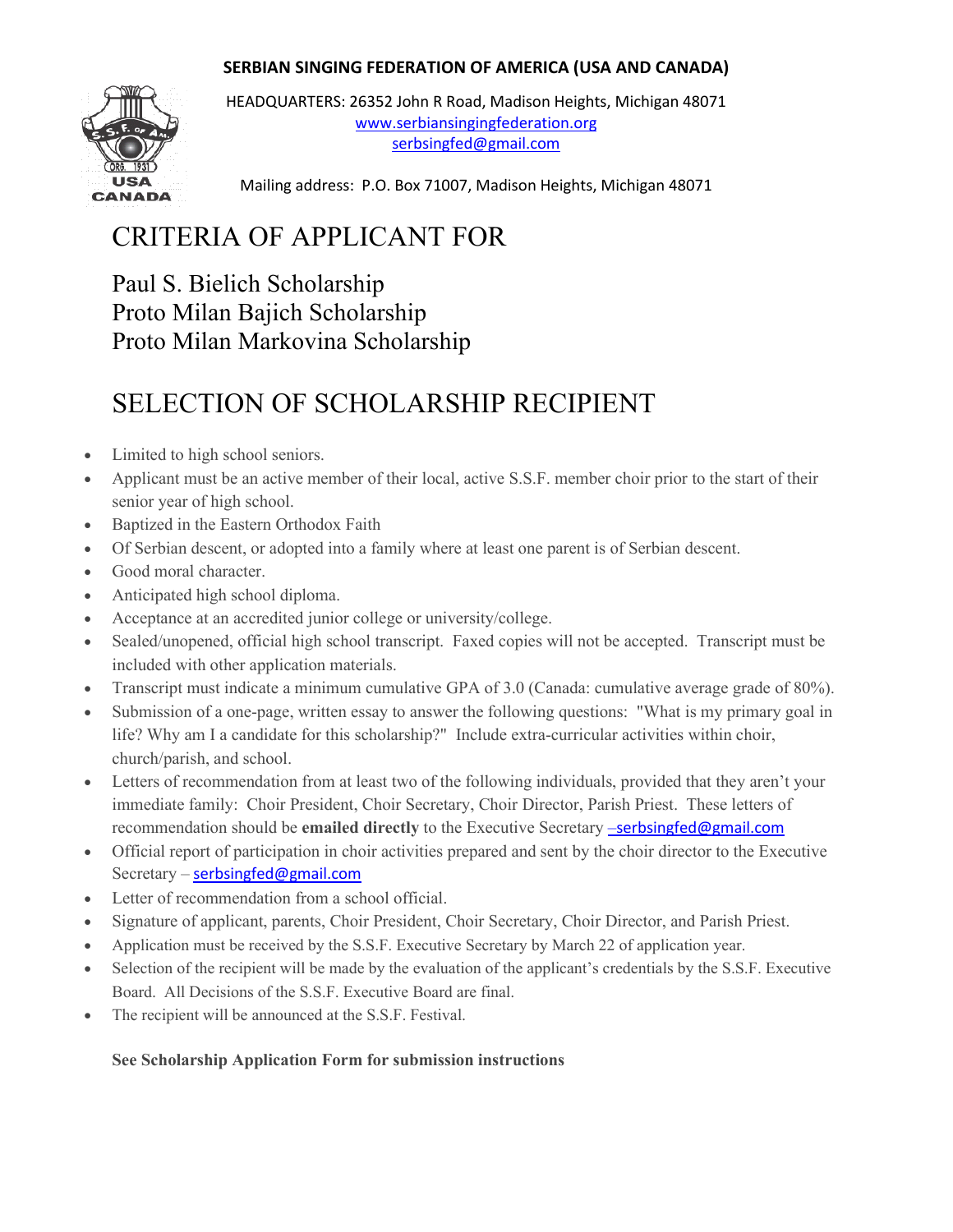

HEADQUARTERS: 26352 John R Road, Madison Heights, Michigan 48071 [www.serbiansingingfederation.org](http://www.serbiansingingfederation.org/) [serbsingfed@gmail.com](mailto:serbsingfed@gmail.com)

Mailing address: P.O. Box 71007, Madison Heights, Michigan 48071

### **SERBIAN SINGING FEDERATION SCHOLARSHIP APPLICATION (Vlajko Lugonja)**

|                         | YEAR: DEADLINE FOR SUBMISSIONS: March 22, 2020 |  |
|-------------------------|------------------------------------------------|--|
|                         | APPLICANT NAME:                                |  |
|                         | ADDRESS:                                       |  |
|                         |                                                |  |
|                         |                                                |  |
|                         |                                                |  |
|                         |                                                |  |
|                         |                                                |  |
|                         |                                                |  |
|                         |                                                |  |
|                         |                                                |  |
| <b>GRADUATION DATE:</b> |                                                |  |

**\_\_\_\_\_\_\_\_\_\_\_\_\_\_\_\_\_\_\_\_\_\_\_\_\_\_\_\_\_\_\_ \_\_\_\_\_\_\_\_\_\_\_\_\_\_\_\_\_\_\_\_\_\_\_\_\_\_\_\_\_\_** Applicant's Signature Parent's/Guardian's Signature

 $\mathcal{L}_\text{max}$  , and the set of the set of the set of the set of the set of the set of the set of the set of the set of

Parish Priest's Signature Choir President's Signature

\_\_\_\_\_\_\_\_\_\_\_\_\_\_\_\_\_\_\_\_\_\_\_\_\_\_\_\_\_\_\_ \_\_\_\_\_\_\_\_\_\_\_\_\_\_\_\_\_\_\_\_\_\_\_\_\_\_\_\_\_\_ Choir Secretary's Signature Choir Director's Signature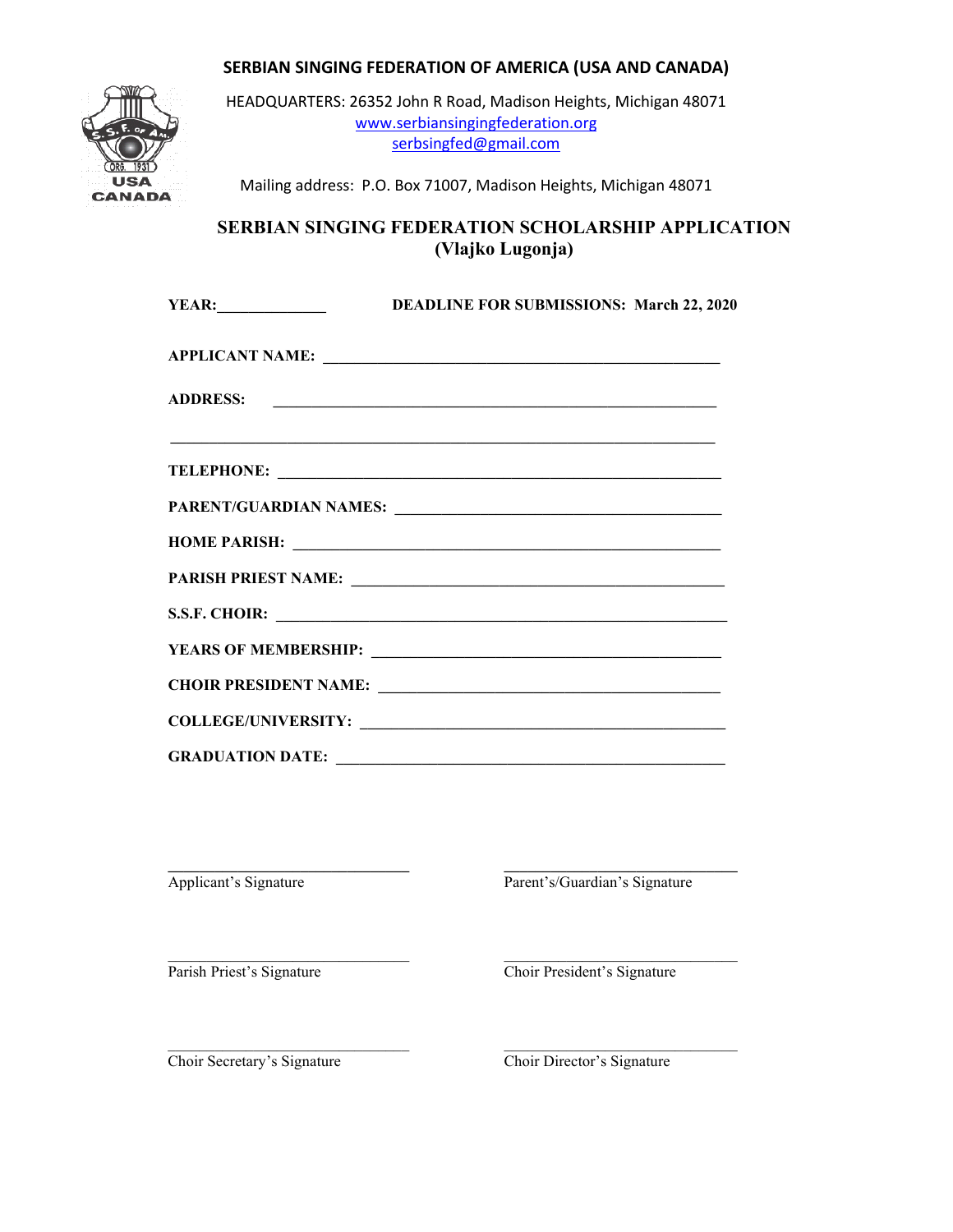

HEADQUARTERS: 26352 John R Road, Madison Heights, Michigan 48071 [www.serbiansingingfederation.org](http://www.serbiansingingfederation.org/) [serbsingfed@gmail.com](mailto:serbsingfed@gmail.com)

Mailing address: P.O. Box 71007, Madison Heights, Michigan 48071

# CRITERIA OF APPLICANT FOR

Vlajko Lugonja Scholarship

## SELECTION OF SCHOLARSHIP RECIPIENT

- Limited to students entering years 2, 3 and 4 of an accredited college or university
- Applicant must be an active member of their local, active S.S.F. member choir
- Baptized in the Eastern Orthodox Faith
- Of Serbian descent, or adopted into a family where at least one parent is of Serbian descent.
- Good moral character.
- Sealed/unopened school transcript. Faxed copies will not be accepted. Transcript must be included with other application materials.
- Transcript must indicate a minimum cumulative GPA of 3.0 (Canada: cumulative average grade of 80%).
- Submission of a one-page, written essay to answer the following questions: "What is my primary goal in life? Why am I a candidate for this scholarship?" Include extra-curricular activities within choir, church/parish, and school.
- Letters of recommendation from at least two of the following individuals, provided that they aren't your immediate family: Choir President, Choir Secretary, Choir Director, Parish Priest. These letters of recommendation should be **emailed directly** to the Executive Secretary – [serbsingfed@gmail.com](mailto:serbsingfed@gmail.com)
- Official report of participation in choir activities prepared and sent by the choir director to the Executive Secretary – **[serbsingfed@gmail.com](mailto:serbsingfed@gmail.com)**
- Signature of applicant, parents, Choir President, Choir Secretary, Choir Director, and Parish Priest.
- When considering applicants for this scholarship, the Board will first consider qualified applicants who have not yet received a scholarship. Following that, qualified applicants who have previously been awarded a scholarship will be considered. The maximum number of scholarships awarded to any applicant will not exceed two.
- Application must be received by the S.S.F. Executive Secretary by March 22 of application year.
- Selection of the recipient will be made by the evaluation of the applicant's credentials by the S.S.F. Executive Board. All Decisions of the S.S.F. Executive Board are final.
- The recipient will be announced at the S.S.F. Festival.

#### **See Scholarship Application Form for submission instructions**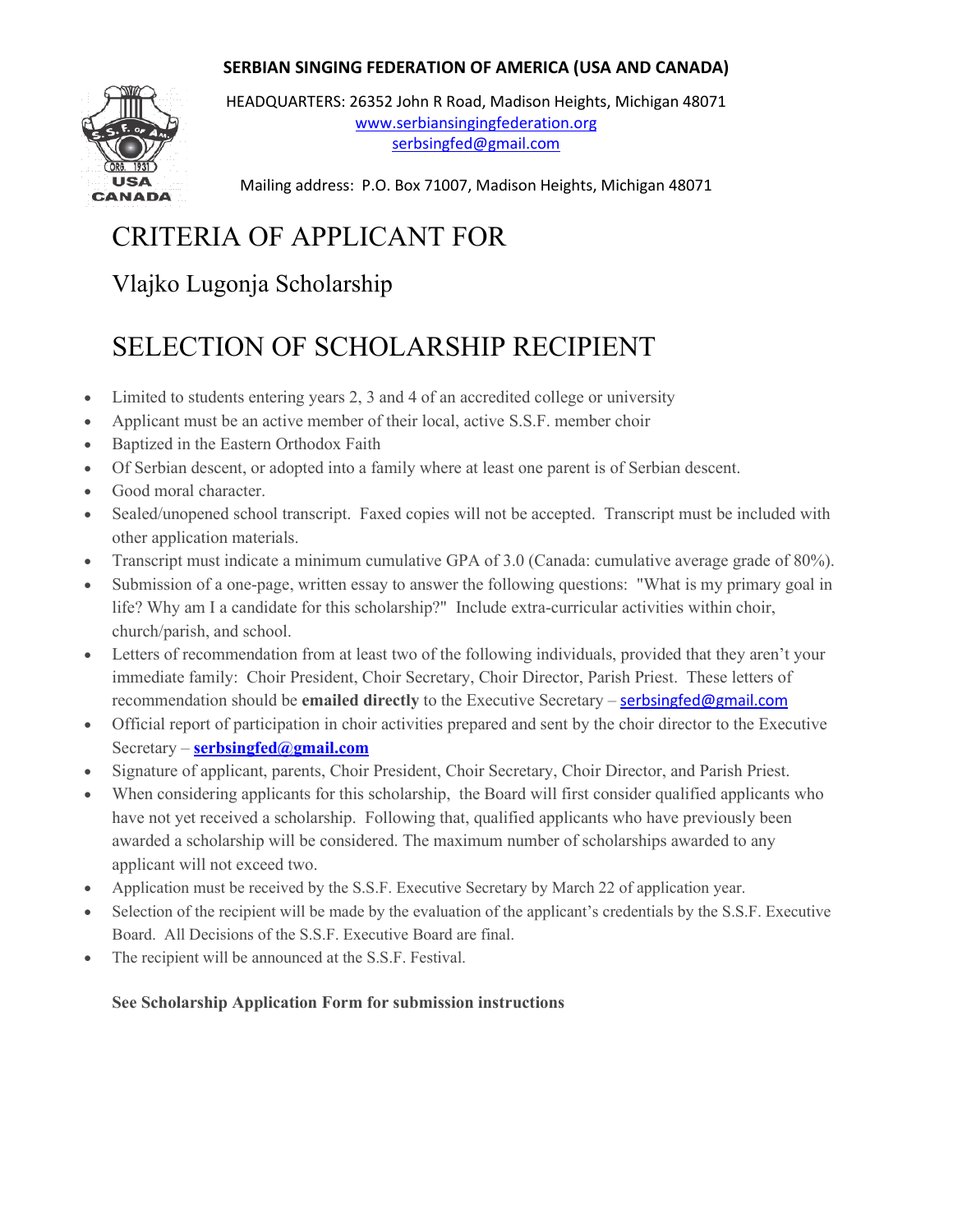

HEADQUARTERS: 26352 John R Road, Madison Heights, Michigan 48071 [www.serbiansingingfederation.org](http://www.serbiansingingfederation.org/) [serbsingfed@gmail.com](mailto:serbsingfed@gmail.com)

Mailing address: P.O. Box 71007, Madison Heights, Michigan 48071

### **SERBIAN SINGING FEDERATION SCHOLARSHIP APPLICATION (Sekulovich)**

| <b>YEAR:</b>              | <b>DEADLINE FOR SUBMISSIONS: March 22, 2020</b>                                                                                                                                                                                |
|---------------------------|--------------------------------------------------------------------------------------------------------------------------------------------------------------------------------------------------------------------------------|
|                           | APPLICANT NAME:                                                                                                                                                                                                                |
| <b>ADDRESS:</b>           |                                                                                                                                                                                                                                |
|                           |                                                                                                                                                                                                                                |
|                           |                                                                                                                                                                                                                                |
|                           | HOME PARISH: New York Changes and Security Changes and Security Changes and Security Changes and Security Changes and Security Changes and Security Changes and Security Changes and Security Changes and Security Changes and |
|                           |                                                                                                                                                                                                                                |
|                           | S.S.F. CHOIR:                                                                                                                                                                                                                  |
|                           |                                                                                                                                                                                                                                |
|                           |                                                                                                                                                                                                                                |
|                           |                                                                                                                                                                                                                                |
|                           |                                                                                                                                                                                                                                |
|                           | MINOR IN MUSIC:                                                                                                                                                                                                                |
|                           |                                                                                                                                                                                                                                |
|                           |                                                                                                                                                                                                                                |
| Applicant's Signature     | Parent's/Guardian's Signature                                                                                                                                                                                                  |
| Parish Priest's Signature | Choir President's Signature                                                                                                                                                                                                    |
|                           |                                                                                                                                                                                                                                |

Choir Secretary's Signature Choir Director's Signature